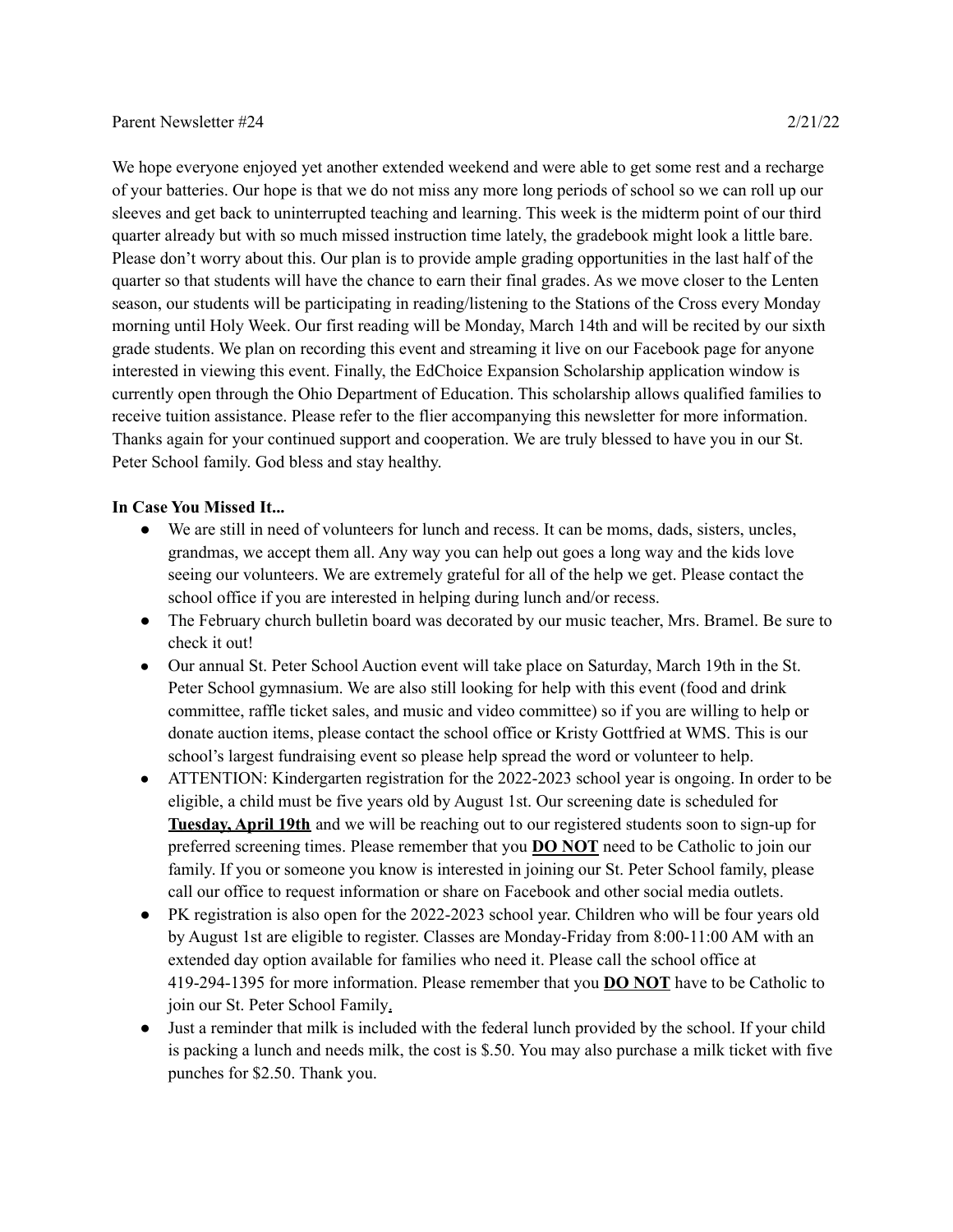- Rep. Riordan McClain will be visiting our school on Friday to meet our students and discuss the recently passed "Backpack Bill" legislation with our staff and students. We are excited to welcome Rep. McClain and show him what makes us so special.
- A friendly reminder that semester tuition is now due. We also ask that any outstanding expenses such as extended day or other invoices be paid as soon as possible in order to keep our accounts updated and accurate. Please contact the office with any questions or concerns about tuition or outstanding balances.

## **Just Thought You Should Know…**

- The 4th grade class will be leading our liturgy service this Wednesday at 8:15. There are no longer any seating restrictions for these services so parents are welcome and encouraged to attend. These services will also be live streamed on our school Facebook page for those who are unable to attend.
- Spring picture day will be March 8th. We will be taking classroom photos during this session so please dress nicely even if you do not plan on purchasing Spring pictures. Order forms were sent home last week but if you need an additional one, please let us know.
- We are still selling raffle tickets for a chance to win a beautiful king size quilt handcrafted by Pat Smith. Tickets are \$1.00 a piece, 6 for \$5.00, or 13 for \$10.00. We are asking each family to sell 13 tickets and return them to the school so they can be entered into the drawing which will take place at our St. Peter School Benefit Auction on March 19th. Please contact the office with any questions you might have.
- The 2022 EdChoice Expansion Scholarship application window is now open for any family that is interested in tuition assistance. The EdChoice Expansion Scholarship provides vouchers for students with household income levels at 250% or below the Federal Poverty Guidelines. The EdChoice Expansion Scholarship amount is typically around \$4650 per student in grades  $K - 8$ . For more information about the EdChoice Scholarship Expansion Program please visit [education.ohio.gov/edchoice](http://education.ohio.gov/Topics/Other-Resources/Scholarships/EdChoice-Scholarship-Program). We encourage any family who might qualify for this scholarship to apply. If you have any questions, please contact the school office.
- The application window for the Northwest Ohio Scholarship Fund is now open for any family wishing to apply for tuition assistance. We strongly encourage any family who is interested in tuition assistance, to please apply. Please visit the website <https://nosf.org/> or contact the school office for more information.
- The Knights of Columbus will again be hosting Friday fish frys starting March 4th and running through Lent. Doors open at 6:00 at the K of C Hall.
- As part of our annual Diocesan requirement, we will be conducting our Teaching Safety lessons in the near future. These lessons teach our students about the importance of safe touching, boundaries, and being respectful of others. If you would like to opt-out of these lessons, you may do so. Information and opt-out forms will be sent home soon so please be sure to check for them.
- Our next For the Love of Pete drawing will take place on March 1st. There are still tickets available to get entered into next month's drawing. Please contact the school if you would like to purchase a ticket. Ticket price is \$100. Thanks so much to all who have participated so far.
- Happy Birthday this week to: Breckin K.  $(1)$ , Bryn K.  $(1)$ , and Lucas T.  $(PK)$
- The final week of the CYO season is this week with our 4th grade boys playing at OLC on Saturday at 10:00 and our 3rd grade boys playing at Galion at 10:00.